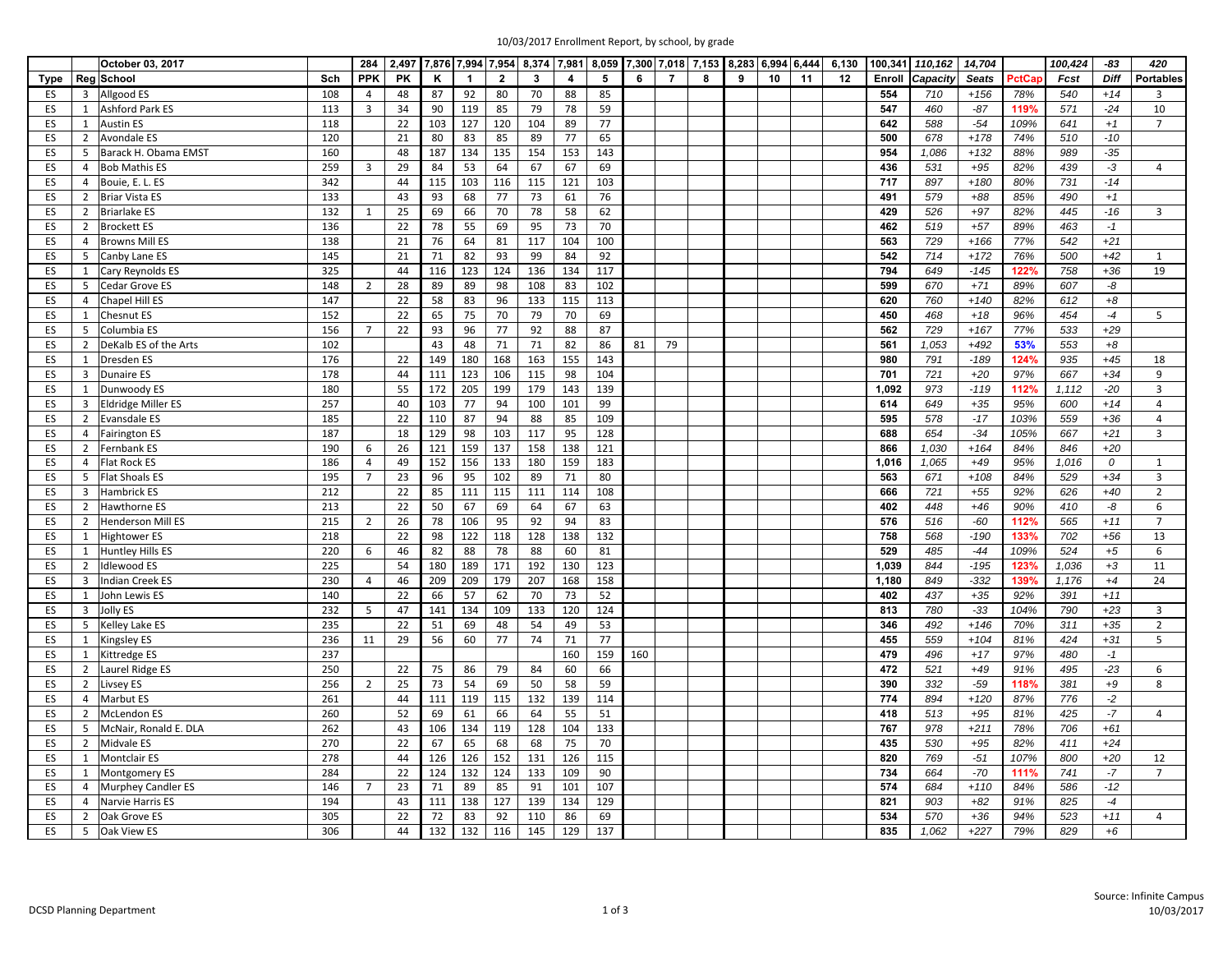| 10/03/2017 Enrollment Report, by school, by grade |  |  |
|---------------------------------------------------|--|--|
|                                                   |  |  |

| Type      |                         | Reg School                      | Sch | PPK                     | PK | Κ   | $\mathbf{1}$ | $\overline{2}$ | $\overline{\mathbf{3}}$ | $\overline{4}$ | 5   | 6   | $\overline{7}$ | 8   | 9   | 10  | 11      | 12  | Enroll | Capacity | <b>Seats</b> | PctCap | Fcst         | Diff   | <b>Portables</b> |
|-----------|-------------------------|---------------------------------|-----|-------------------------|----|-----|--------------|----------------|-------------------------|----------------|-----|-----|----------------|-----|-----|-----|---------|-----|--------|----------|--------------|--------|--------------|--------|------------------|
| ES        | 1                       | <b>Oakcliff ES</b>              | 300 |                         | 44 | 125 | 124          | 127            | 123                     | 120            | 117 |     |                |     |     |     |         |     | 780    | 751      | $-29$        | 104%   | 780          | 0      |                  |
| ES        | 4                       | Panola Way ES                   | 309 |                         | 44 | 131 | 128          | 144            | 132                     | 155            | 142 |     |                |     |     |     |         |     | 876    | 955      | $+79$        | 92%    | 894          | $-18$  | 3                |
| ES        | 5                       | Peachcrest ES                   | 311 | 10                      | 49 | 175 | 148          | 142            | 162                     | 151            | 133 |     |                |     |     |     |         |     | 970    | 1,086    | $+116$       | 89%    | 957          | $+13$  | $\overline{2}$   |
| ES        | 3                       | Pine Ridge ES                   | 312 | 5                       | 54 | 100 | 73           | 89             | 99                      | 105            | 119 |     |                |     |     |     |         |     | 644    | 864      | $+220$       | 75%    | 651          | $-7$   |                  |
| ES        | 2                       | Pleasantdale ES                 | 315 | 5                       | 42 | 121 | 101          | 122            | 109                     | 81             | 108 |     |                |     |     |     |         |     | 689    | 651      | $-38$        | 106%   | 644          | $+45$  | 9                |
| ES        | 3                       |                                 | 345 |                         | 22 | 124 | 141          | 120            | 131                     | 155            | 155 |     |                |     |     |     |         |     | 848    | 982      | $+134$       | 86%    | 840          | $+8$   |                  |
|           |                         | Princeton ES                    |     |                         |    |     |              |                |                         |                |     |     |                |     |     |     |         |     |        |          |              |        |              |        |                  |
| ES        | $\overline{4}$          | Rainbow ES                      | 332 |                         | 22 | 59  | 73           | 58             | 63                      | 74             | 80  |     |                |     |     |     |         |     | 429    | 680      | $+251$       | 63%    | 410          | $+19$  |                  |
| ES        | 3                       | Redan ES                        | 320 |                         | 22 | 91  | 84           | 103            | 86                      | 96             | 91  |     |                |     |     |     |         |     | 573    | 755      | $+182$       | 76%    | 594          | $-21$  |                  |
| ES        | $\overline{2}$          | Robert Shaw ES                  | 370 |                         | 22 | 68  | 65           | 84             | 93                      | 87             | 67  |     |                |     |     |     |         |     | 486    | 581      | $+95$        | 84%    | 487          | $-1$   |                  |
| ES        | 3                       | <b>Rock Chapel ES</b>           | 340 | 6                       | 23 | 74  | 80           | 77             | 82                      | 78             | 96  |     |                |     |     |     |         |     | 516    | 713      | $+197$       | 72%    | 502          | $+14$  |                  |
| ES        | 3                       | Rockbridge ES                   | 344 |                         | 21 | 44  | 50           | 54             | 57                      | 57             | 61  |     |                |     |     |     |         |     | 344    | 950      | $+606$       | 36%    | 495          | $-151$ |                  |
| ES        | 5                       | <b>Rowland ES</b>               | 348 | 1                       | 24 | 76  | 82           | 85             | 106                     | 82             | 107 |     |                |     |     |     |         |     | 563    | 595      | $+32$        | 95%    | 526          | $+37$  | $\overline{7}$   |
| ES        | $\overline{2}$          | Sagamore Hills ES               | 350 | $\overline{\mathbf{3}}$ | 26 | 67  | 76           | 69             | 67                      | 65             | 57  |     |                |     |     |     |         |     | 430    | 471      | $+41$        | 91%    | 430          | 0      | 5                |
| ES        | 3                       | <b>Shadow Rock ES</b>           | 362 |                         | 22 | 92  | 93           | 101            | 99                      | 101            | 103 |     |                |     |     |     |         |     | 611    | 712      | $+101$       | 86%    | 590          | $+21$  |                  |
| ES        | 2                       | Smoke Rise ES                   | 398 |                         | 22 | 57  | 62           | 65             | 63                      | 67             | 58  |     |                |     |     |     |         |     | 394    | 568      | $+174$       | 69%    | 389          | $+5$   |                  |
| ES        | 5                       | <b>Snapfinger ES</b>            | 400 |                         | 44 | 110 | 100          | 104            | 134                     | 110            | 120 |     |                |     |     |     |         |     | 722    | 975      | $+253$       | 74%    | 699          | $+23$  |                  |
| ES        | 3                       | Stone Mill ES                   | 415 |                         | 42 | 108 | 63           | 97             | 93                      | 76             | 89  |     |                |     |     |     |         |     | 568    | 667      | $+99$        | 85%    | 539          | $+29$  | 1                |
| ES        | 3                       | <b>Stone Mountain ES</b>        | 420 |                         | 21 | 101 | 87           | 89             | 127                     | 74             | 81  |     |                |     |     |     |         |     | 580    | 614      | $+34$        | 94%    | 561          | $+19$  | $\overline{2}$   |
| ES        | $\overline{4}$          | <b>Stoneview ES</b>             | 425 | 6                       | 27 | 159 | 135          | 134            | 130                     | 127            | 145 |     |                |     |     |     |         |     | 863    | 794      | $-69$        | 109%   | 850          | $+13$  | $\overline{4}$   |
| ES        | 5                       | <b>Toney ES</b>                 | 465 |                         | 22 | 50  | 51           | 43             | 69                      | 70             | 41  |     |                |     |     |     |         |     | 346    | 640      | $+294$       | 54%    | 335          | $+11$  |                  |
| ES        | $\mathbf{1}$            | Vanderlyn ES                    | 484 |                         | 22 | 107 | 132          | 130            | 112                     | 93             | 109 |     |                |     |     |     |         |     | 705    | 606      | $-99$        | 116%   | 676          | $+29$  | 11               |
| ES        | 5                       | Wadsworth ES                    | 139 |                         |    |     |              |                |                         | 24             | 44  | 79  |                |     |     |     |         |     | 147    | 601      | $+454$       | 24%    | 147          | 0      |                  |
| ES        | 4                       | Woodridge ES                    | 492 | 11                      | 21 | 86  | 104          | 67             | 92                      | 107            | 95  |     |                |     |     |     |         |     | 583    | 541      | $-42$        | 108%   | 559          | $+24$  | 5                |
| ES        | 1                       | Woodward ES                     | 496 |                         | 66 | 138 | 147          | 163            | 159                     | 153            | 124 |     |                |     |     |     |         |     | 950    | 773      | $-177$       | 123%   | 945          | $+5$   | 12               |
| ES        | 3                       | Wynbrooke ES                    | 498 |                         | 21 | 107 | 133          | 141            | 135                     | 127            | 131 |     |                |     |     |     |         |     | 795    | 900      | $+105$       | 88%    | 796          | $-1$   |                  |
| MS        | 5                       | Bethune, Mary McLeod MS         | 584 |                         |    |     |              |                |                         |                |     | 294 | 288            | 266 |     |     |         |     | 848    | 1,350    | $+502$       | 63%    | 870          | $-22$  |                  |
| MS        | 5                       | Cedar Grove MS                  | 518 |                         |    |     |              |                |                         |                |     | 276 | 234            | 239 |     |     |         |     | 749    | 1,256    | $+507$       | 60%    | 788          | $-39$  |                  |
| MS        | 1                       | Chamblee MS                     | 521 |                         |    |     |              |                |                         |                |     | 207 | 379            | 370 |     |     |         |     | 956    | 1,053    | $+97$        | 91%    | 972          | $-16$  |                  |
| MS        | 3                       | <b>Champion MS</b>              | 582 |                         |    |     |              |                |                         |                |     | 263 | 269            | 268 |     |     |         |     | 800    | 814      | $+14$        | 98%    | 798          | $+2$   |                  |
| MS        | 4                       | Chapel Hill MS                  | 523 |                         |    |     |              |                |                         |                |     | 211 | 276            | 287 |     |     |         |     | 774    | 1,076    | $+302$       | 72%    | 801          | $-27$  |                  |
| MS        | 5                       | Columbia MS                     | 526 |                         |    |     |              |                |                         |                |     | 336 | 286            | 273 |     |     |         |     | 895    | 1,256    | $+361$       | 71%    | 862          | $+33$  |                  |
| MS        | 2                       | Druid Hills MS                  | 573 |                         |    |     |              |                |                         |                |     | 306 | 328            | 291 |     |     |         |     | 925    | 1,182    | $+257$       | 78%    | 947          | $-22$  |                  |
| MS        | 3                       | Freedom MS                      | 524 |                         |    |     |              |                |                         |                |     | 439 | 379            | 386 |     |     |         |     | 1,204  | 1,258    | $+54$        | 96%    | 1,217        | $-13$  |                  |
| MS        | $\overline{2}$          | Henderson MS                    | 549 |                         |    |     |              |                |                         |                |     | 516 | 490            | 524 |     |     |         |     | 1,530  | 1,572    | $+42$        | 97%    | 1,490        | $+40$  |                  |
| MS        | 4                       | .ithonia MS                     | 558 |                         |    |     |              |                |                         |                |     | 356 | 321            | 405 |     |     |         |     | 1,082  | 1,188    | $+106$       | 91%    | 1,138        | $-56$  |                  |
| MS        | 5                       | McNair, Ronald E. MS            | 544 |                         |    |     |              |                |                         |                |     | 231 | 211            | 194 |     |     |         |     | 636    | 1,074    | $+438$       | 59%    | 660          | $-24$  |                  |
| <b>MS</b> | 4                       | Miller Grove MS                 | 568 |                         |    |     |              |                |                         |                |     | 296 | 280            | 335 |     |     |         |     | 911    | 1,127    | $+216$       | 81%    | 898          | $+13$  | 16               |
|           |                         |                                 |     |                         |    |     |              |                |                         |                |     |     |                |     |     |     |         |     | 1,572  |          |              |        |              |        |                  |
| MS        | 1                       | Peachtree Charter MS            | 565 |                         |    |     |              |                |                         |                |     | 522 | 542            | 508 |     |     |         |     |        | 1,213    | $-359$       | 130%   | 1,631<br>733 | $-59$  | 16               |
| MS        | 3                       | Redan MS                        | 566 |                         |    |     |              |                |                         |                |     | 267 | 239            | 253 |     |     |         |     | 759    | 1,224    | $+465$       | 62%    |              | $+26$  |                  |
| MS        | $\overline{4}$          | Salem MS                        | 569 |                         |    |     |              |                |                         |                |     | 334 | 323            | 353 |     |     |         |     | 1,010  | 1,225    | $+215$       | 82%    | 1,023        | $-13$  |                  |
| MS        | 1                       | Sequoyah MS                     | 570 |                         |    |     |              |                |                         |                |     | 561 | 536            | 463 |     |     |         |     | 1,560  | 1,190    | $-370$       | 131%   | 1,701        | $-141$ | 30               |
| MS        | 3                       | Stephenson MS                   | 579 |                         |    |     |              |                |                         |                |     | 308 | 308            | 326 |     |     |         |     | 942    | 1,371    | $+429$       | 69%    | 945          | $-3$   |                  |
| MS        | 3                       | <b>Stone Mountain MS</b>        | 581 |                         |    |     |              |                |                         |                |     | 304 | 275            | 274 |     |     |         |     | 853    | 1,361    | $+508$       | 63%    | 909          | $-56$  |                  |
| MS        | $\overline{2}$          | <b>Tucker MS</b>                | 592 |                         |    |     |              |                |                         |                |     | 408 | 408            | 444 |     |     |         |     | 1,260  | 1,222    | $-38$        | 103%   | 1,238        | $+22$  | $\mathbf{1}$     |
| <b>HS</b> | 4                       | Arabia Mountain HS              | 503 |                         |    |     |              |                |                         |                |     |     |                |     | 351 | 381 | 362     | 321 | 1,415  | 1,582    | $+167$       | 89%    | 1,493        | $-78$  |                  |
| <b>HS</b> | 5                       | Cedar Grove HS                  | 519 |                         |    |     |              |                |                         |                |     |     |                |     | 317 | 264 | 250     | 230 | 1,061  | 1,247    | $+186$       | 85%    | 1,009        | $+52$  |                  |
| HS        | 1                       | Chamblee HS                     | 522 |                         |    |     |              |                |                         |                |     |     |                |     | 536 | 406 | 382     | 343 | 1,667  | 1,723    | +56          | 97%    | 1,701        | $-34$  | 4                |
| <b>HS</b> | $\overline{\mathbf{3}}$ | Clarkston HS                    | 525 |                         |    |     |              |                |                         |                |     |     |                |     | 511 | 334 | 314     | 321 | 1,480  | 1,270    | $-210$       | 117%   | 1,490        | $-10$  | 15               |
| <b>HS</b> | -5                      | Columbia HS                     | 527 |                         |    |     |              |                |                         |                |     |     |                |     | 281 | 283 | 210     | 245 | 1,019  | 1,430    | $+411$       | 71%    | 970          | $+49$  |                  |
| HS        | 1                       | Cross Keys HS                   | 529 |                         |    |     |              |                |                         |                |     |     |                |     | 503 | 358 | 329     | 295 | 1,485  | 1,286    | $-199$       | 116%   | 1,528        | $-43$  | 23               |
| <b>HS</b> | 2                       | DeKalb School of the Arts (DSA) | 501 |                         |    |     |              |                |                         |                |     |     |                | 84  | 98  | 81  | 84      | 74  | 421    | 684      | $+263$       | 62%    | 479          | $-58$  |                  |
| <b>HS</b> | 2                       | Druid Hills HS                  | 533 |                         |    |     |              |                |                         |                |     |     |                |     | 406 | 324 | 302     | 282 | 1,314  | 1,405    | $+91$        | 93%    | 1,302        | $+12$  |                  |
| HS        | 1                       | Dunwoody HS                     | 535 |                         |    |     |              |                |                         |                |     |     |                |     | 573 | 519 | 449     | 441 | 1,982  | 1,509    | $-473$       | 131%   | 2,042        | $-60$  | 8                |
| <b>HS</b> | 5                       | Elizabeth Andrews HS            | 625 |                         |    |     |              |                |                         |                |     |     |                |     |     | 92  | 122     | 252 | 466    | 1,006    | $+540$       | 46%    | 466          | 0      |                  |
| HS        | $\overline{2}$          | Lakeside HS                     | 555 |                         |    |     |              |                |                         |                |     |     |                |     | 594 |     | 605 521 | 445 | 2,165  | 1,796    | $-369$       | 121%   | 2,245        | $-80$  | 10               |